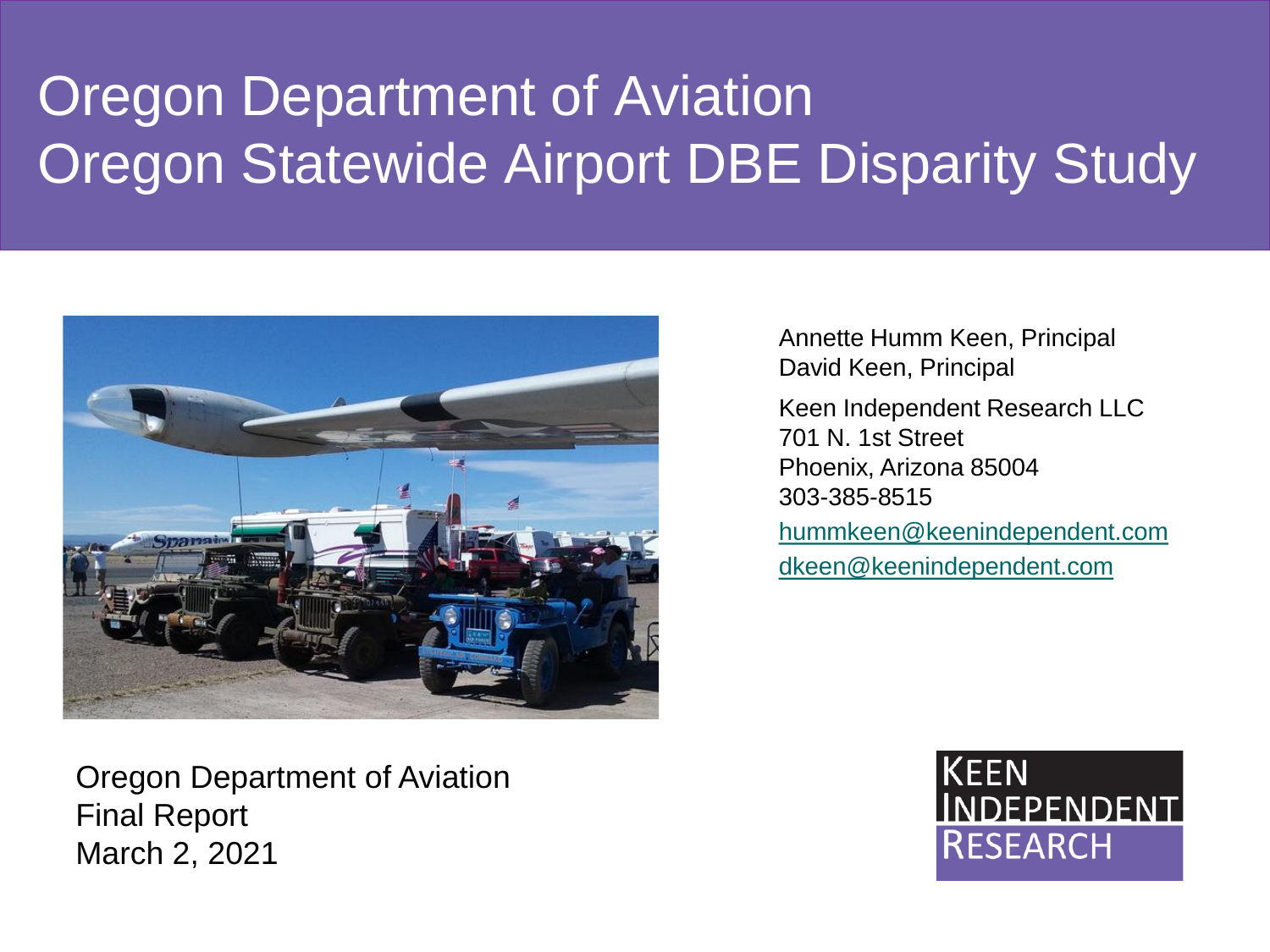### **EPENDENT** Purpose of the study

KEEN

- ODA and local airports must implement the Federal DBE Program
- Disparity study provides information to help ODA and each other airport:
	- ▶ Set overall goals for DBE participation on FAA-funded contracts
	- ▶ Consider whether they can achieve overall DBE goals solely through neutral means
	- $\blacktriangleright$  If need to use DBE contract goals, assess the specific race/ethnic/gender groups eligible for that program component
- USDOT instructed agencies to conduct disparity studies after 2005 Ninth Circuit decision in *Western States Paving v. WSDOT*
- FAA is requiring states to perform disparity studies and funding those studies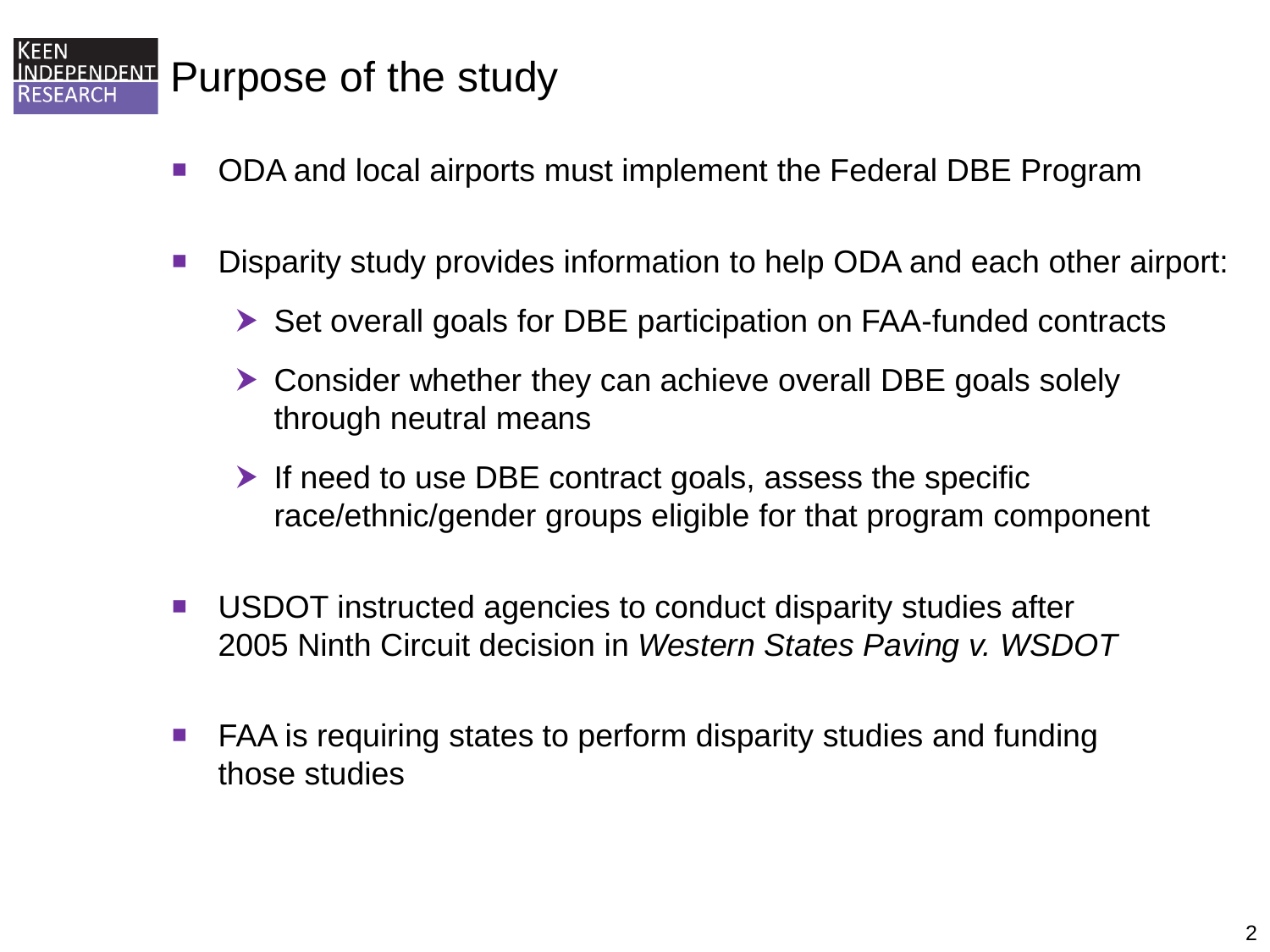

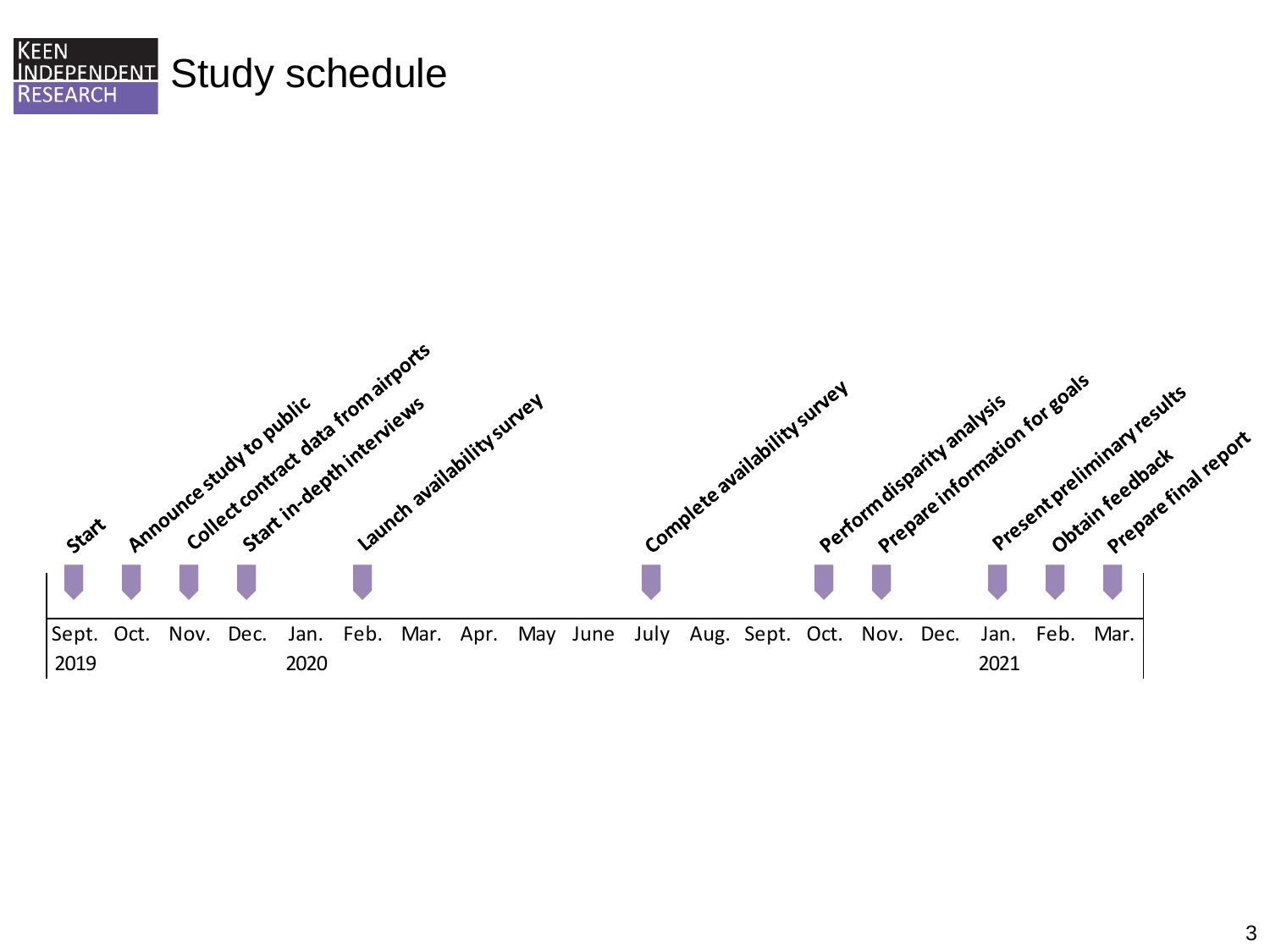### **EPENDENT** Public participation

**KEEN** 

EARCH

- Seven public meetings to date
- Meetings with External Stakeholder Group
- Study website, telephone hotline and dedicated email address
- Information provided to other groups through press releases, email blasts and presentations
- Telephone and online surveys reaching about 5,000 businesses
- Interviews with 40+ businesses and trade association representatives
- Meetings with staff from ODA, other airports and other agencies
- Posting of draft report for public comment on ODA and study website
- Feb. 4, 2021 presentation of results to ODA Board, External Stakeholder Group and the public
- Distribution of notice that draft report is available for public comment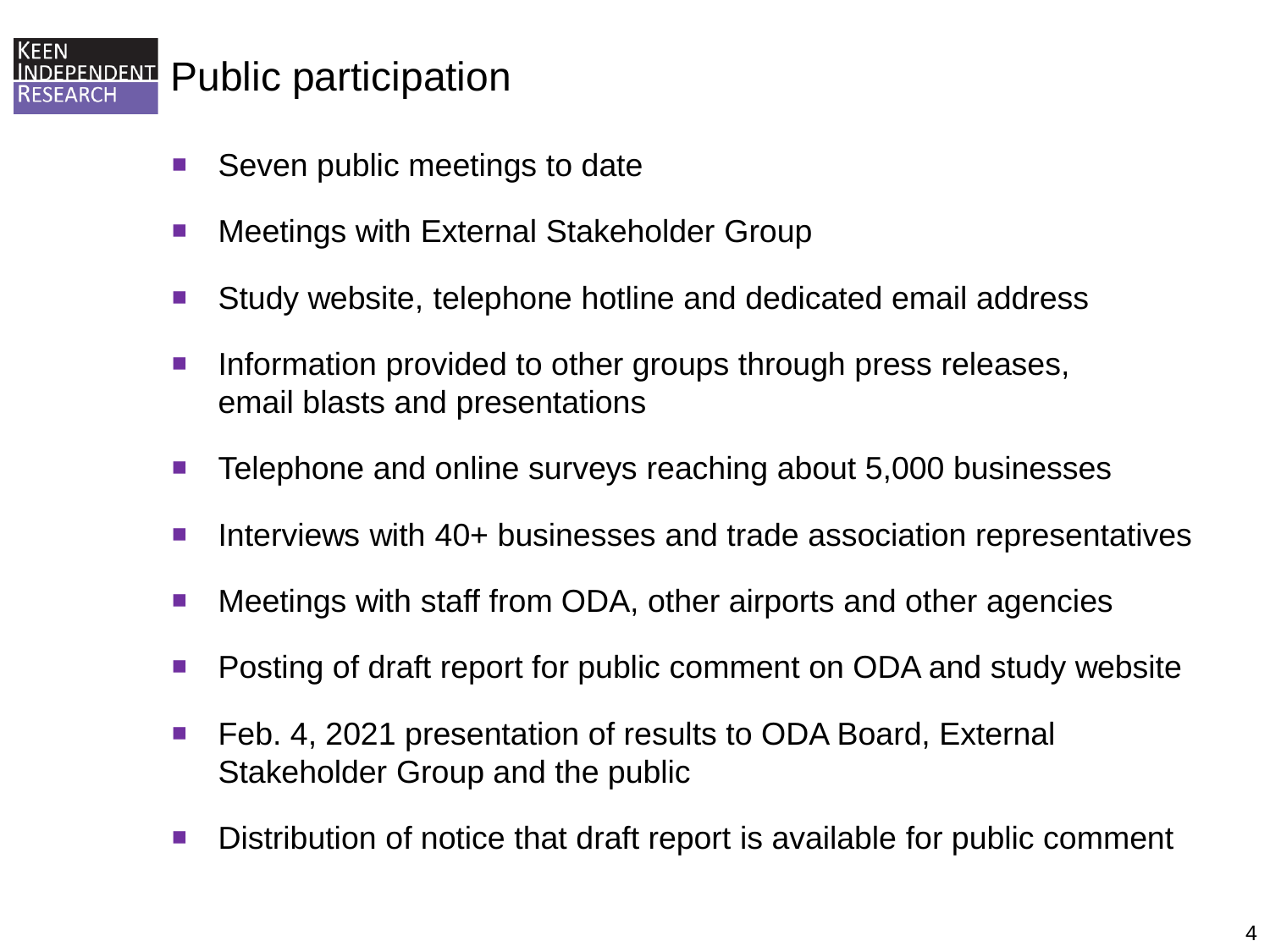### Overall DBE goals and projections for individual airports **ENDENT**

- Calculated overall DBE availability by type of project, by region
- **Determined years for overall DBE goals**
- **Projected future FAA-funded projects and contracts, by type**
- Dollar-weighted availability results to produce base figures
- Calculated potential Step 2 adjustments
- **Projected neutral participation**
- $\blacksquare$  Identified DBE groups that might be eligible for any future DBE contract goals programs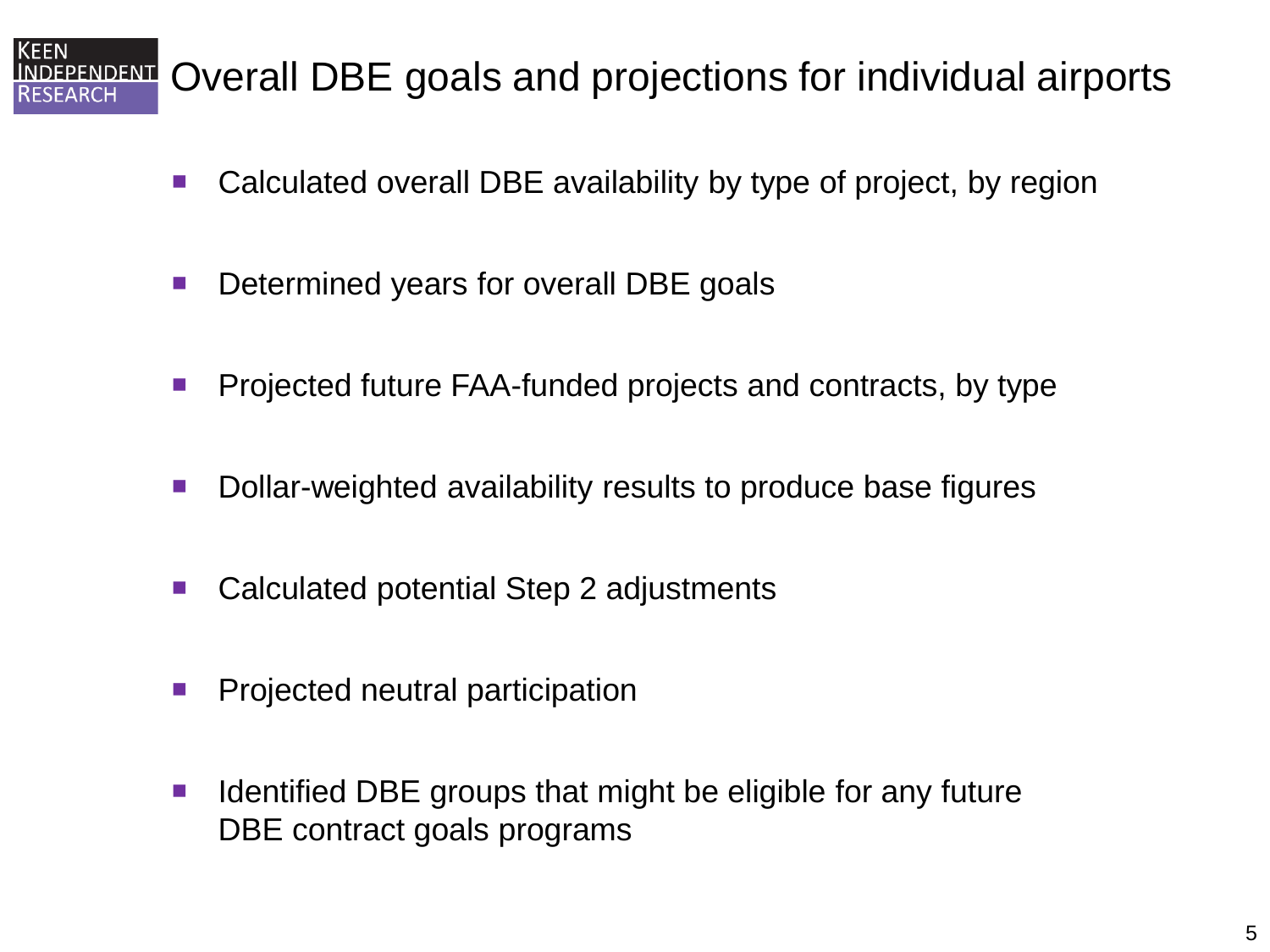### **KEEN** INDEPENDENT

### Race/ethnicity/gender of firms in availability survey

| Race/ethnicity and gender         | <b>Number</b><br>of firms | <b>Percent</b><br>of firms |
|-----------------------------------|---------------------------|----------------------------|
| African American-owned            | 10                        | $1.2\%$                    |
| Asian-Pacific American-owned      | 17                        | 2.1                        |
| Subcontinent Asian American-owned | $\mathfrak{p}$            | 0.2                        |
| Hispanic American-owned           | 33                        | 4.1                        |
| Native American-owned             | 19                        | 2.4                        |
| <b>Total MBE</b>                  | 81                        | 10.1%                      |
| WBE (white women-owned)           | 110                       | 13.7                       |
| <b>Total MBE/WBE</b>              | 191                       | 23.8 %                     |
| Majority-owned firms              | 612                       | 76.2                       |
| <b>Total firms</b>                | 803                       | 100.0 %                    |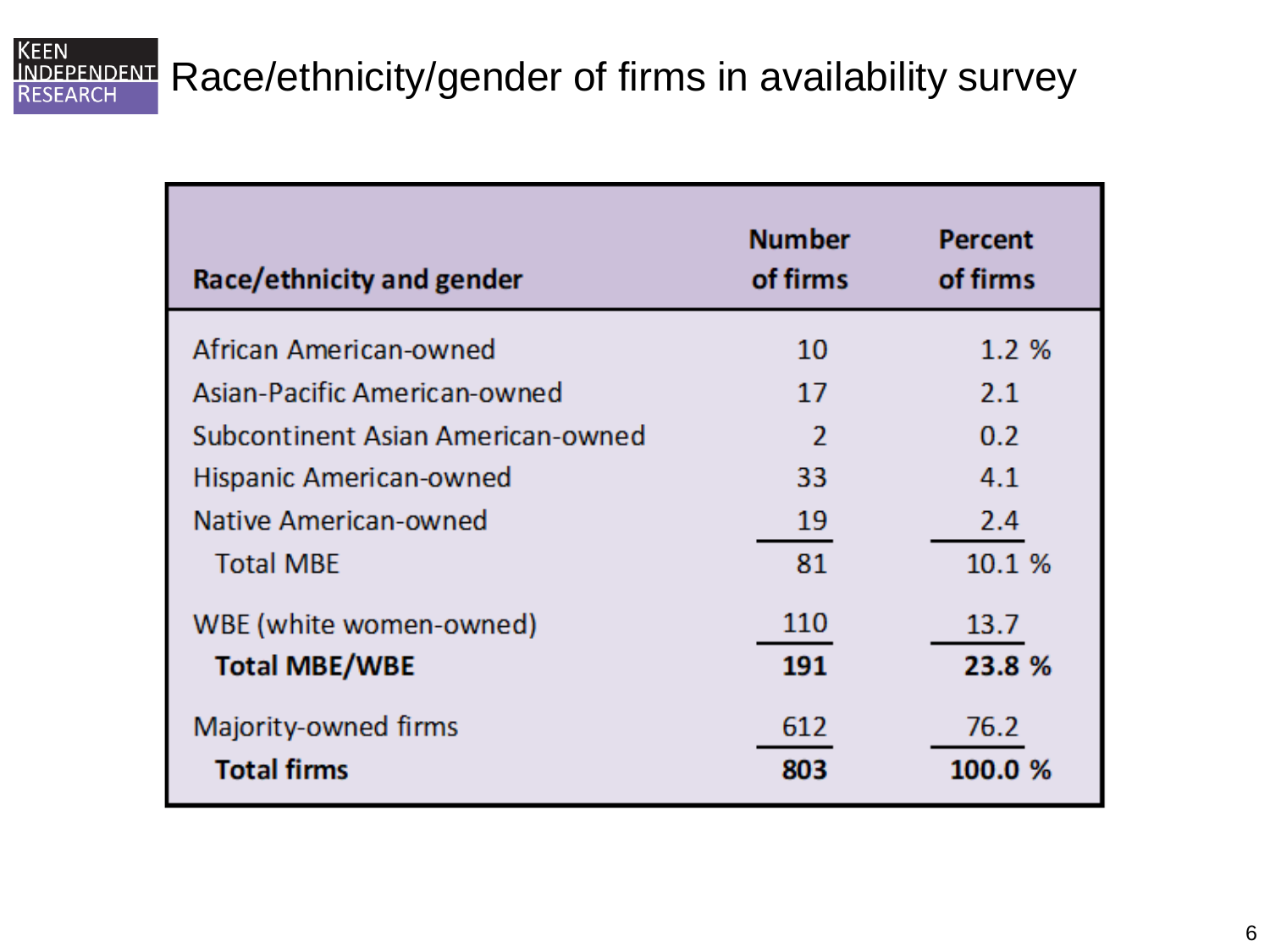### INDEPENDENT Overall DBE availability by type of project, by region **RESEARCH**

**KEEN** 

| Project type of work                                | Portland/<br><b>Hood River</b> | <b>Northwest</b> | Southwest | <b>Central</b> | <b>Eastern</b> |
|-----------------------------------------------------|--------------------------------|------------------|-----------|----------------|----------------|
|                                                     |                                |                  |           |                |                |
| Office, industrial and public building construction | 6.0 %                          | 5.6 %            | 4.8 %     | 4.5 %          | 4.5 %          |
| <b>Electrical work</b>                              | 4.2                            | 4.1              | 4.8       | 4.3            | 4.8            |
| Excavation, site prep, grading and drainage         | 6.8                            | 6.1              | 5.0       | 4.6            | 5.3            |
| Wrecking and demolition                             | 9.7                            | 9.0              | 5.1       | 5.0            | 5.4            |
| Installation of guardrails and fencing              | 3.6                            | 3.2              | 3.8       | 3.7            | 4.3            |
| Airport runway, taxiway or apron paving             | 9.1                            | 8.6              | 4.7       | 4.9            | 5.2            |
| Pavement surface treatment (such as sealing)        | 1.1                            | 1.1              | 1.4       | 1.3            | 1.3            |
| Concrete work                                       | 5.6                            | 5.1              | 6.1       | 5.9            | 6.5            |
| Design engineering                                  | 8.8                            | 10.3             | 7.9       | 10.0           | 8.6            |
| Surveying and mapping                               | 6.9                            | 6.9              | 6.9       | 6.4            | 7.4            |
| Geotechnical including soils and                    | 0.6                            | 0.6              | 0.5       | 0.6            | 0.6            |
| materials testing and inspection                    |                                |                  |           |                |                |
| Construction management                             | 8.2                            | 9.0              | 8.2       | 8.9            | 9.8            |
| Environmental consulting                            | 13.2                           | 14.5             | 10.5      | 14.5           | 11.8           |
| Other construction-related work                     | 0.0                            | 0.0              | 0.0       | 0.0            | 0.0            |
| Other professional services                         | 10.0                           | 10.0             | 10.0      | 10.4           | 10.5           |
| Other services                                      | 3.2                            | 2.9              | 3.4       | 3.3            | 0.0            |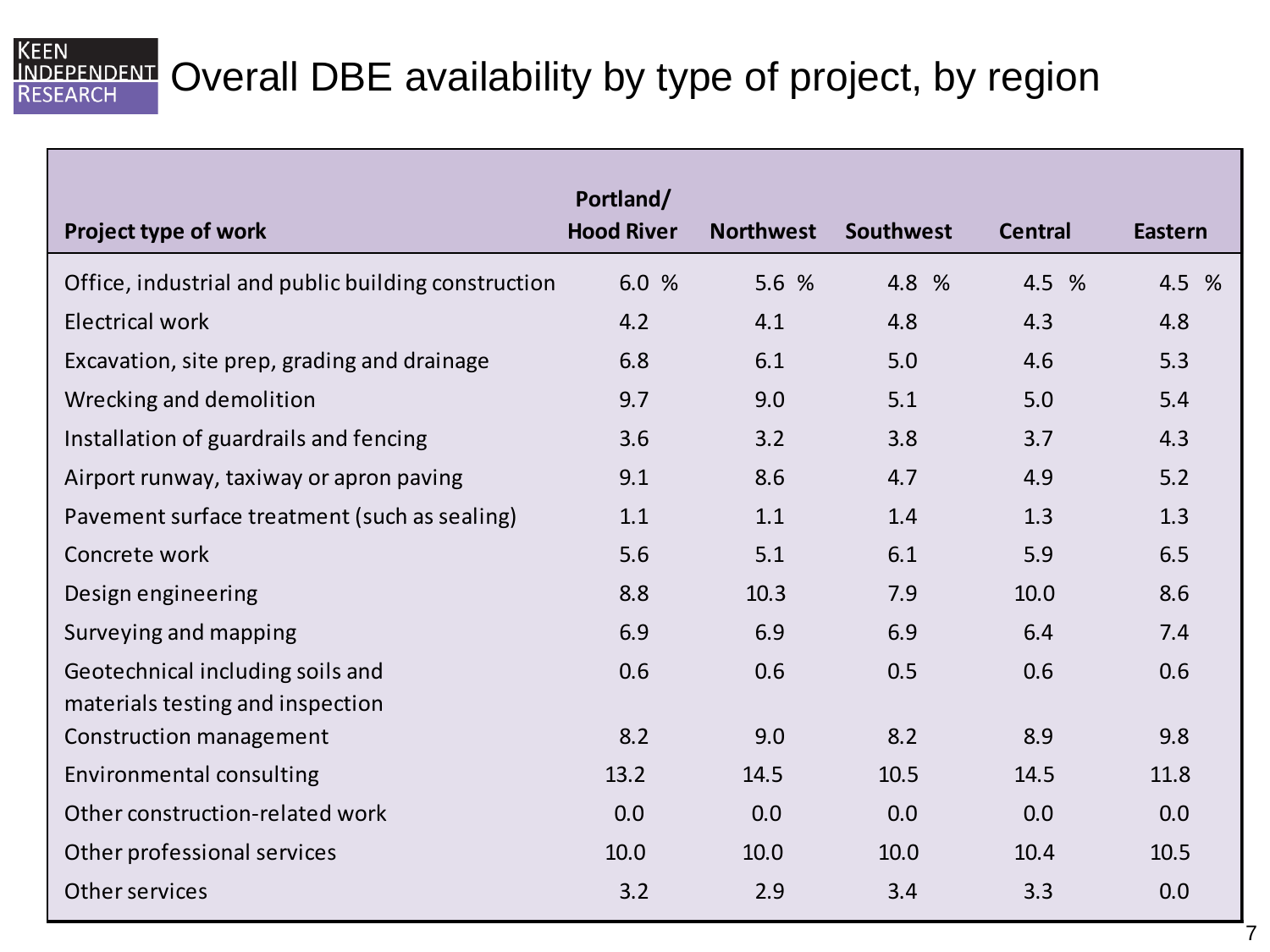## **KEEN**

## **INDEPENDENT** Possible overall DBE goals for ODA airports

|                                    | FFY 2021-FFY 2023             |                    |                             |  |
|------------------------------------|-------------------------------|--------------------|-----------------------------|--|
| <b>ODA airport</b>                 | <b>Downward</b><br>adjustment | <b>Base figure</b> | <b>Upward</b><br>adjustment |  |
| Aurora State Airport               | 5.45%                         | 10.61 %            | 15.50 %                     |  |
| Chiloquin State Airport            | 4.10                          | 8.21               | 11.99                       |  |
| Condon State Airport-Pauling Field | 5.01                          | 10.02              | 14.64                       |  |
| Cottage Grove State Airport        | 2.65                          | 5.31               | 7.75                        |  |
| Independence State Airport         | 3.18                          | 6.36               | 9.29                        |  |
| Joseph State Airport               | 5.88                          | 11.75              | 17.16                       |  |
| Lebanon State Airport              | 5.15                          | 10.29              | 15.03                       |  |
| <b>McDermitt State Airport</b>     | 4.31                          | 8.61               | 12.57                       |  |
| <b>Mulino State Airport</b>        | 3.62                          | 7.25               | 10.58                       |  |
| Siletz Bay State Airport           | 7.57                          | 8.75               | 12.77                       |  |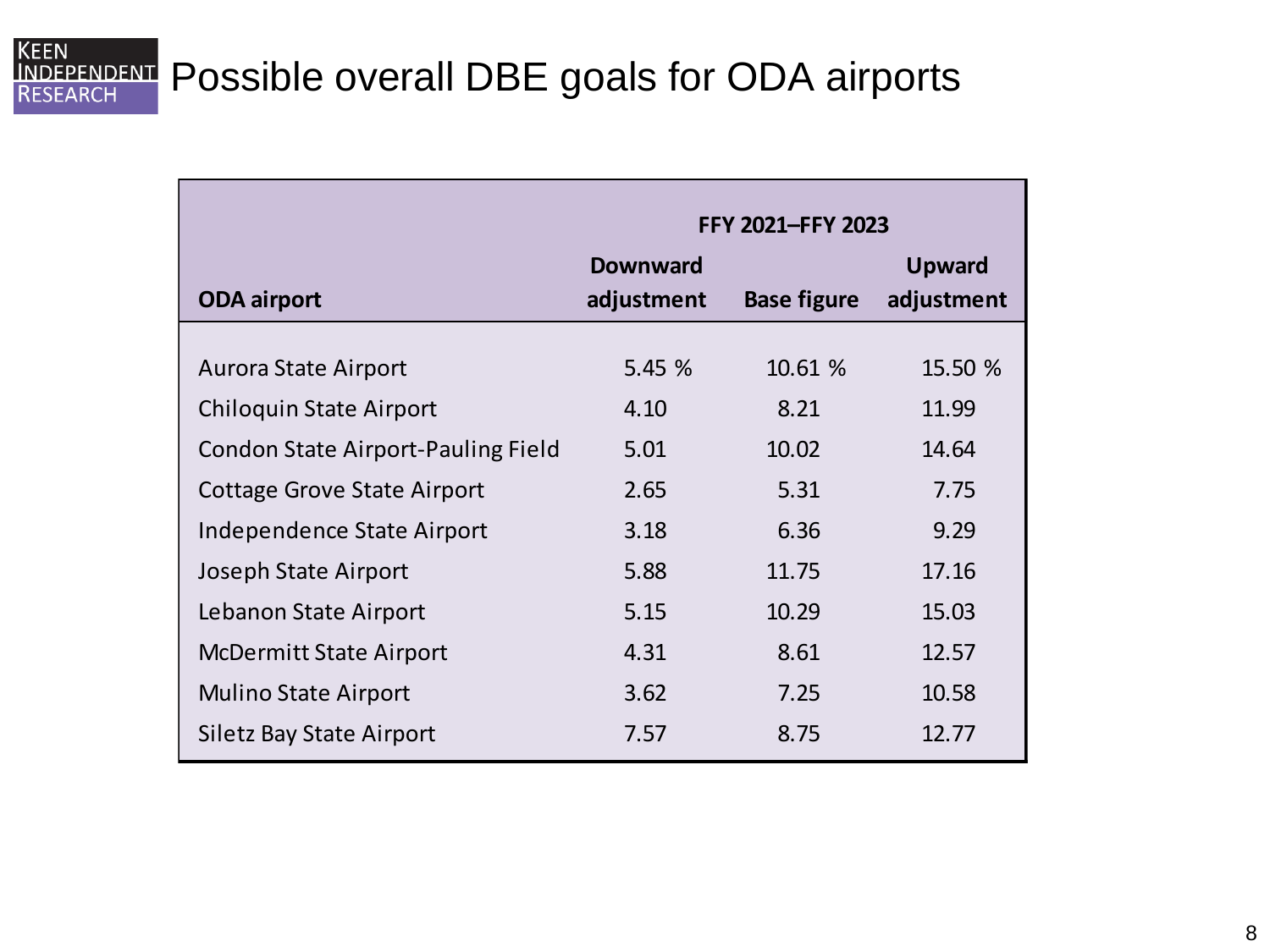#### **KEEN INDEPENDENT** Eligibility of DBE groups for any DBE contract goals **SEARCH**

Disparity analysis results for all airports

|                                            | <b>Utilization</b> | <b>Availability</b> | <b>Disparity</b><br>index |
|--------------------------------------------|--------------------|---------------------|---------------------------|
| African American-owned                     | 0.07%              | 0.19%               | 36                        |
| Asian-Pacific American-owned               | 0.81               | 1.95                | 42                        |
| Subcontinent Asian American-owned          | 0.28               | 0.11                | $200+$                    |
| Hispanic American-owned                    | 0.24               | 2.70                | 9                         |
| Native American-owned                      | 0.08               | 1.04                | $\overline{7}$            |
| <b>Total MBE</b>                           | 1.48 %             | 5.99 %              | 25                        |
| WBE (white women-owned)                    | 1.28               | 9.29                | 14                        |
| <b>Total MBE/WBE</b>                       | 2.76 %             | 15.28 %             | 18                        |
| Total majority-owned<br><b>Total firms</b> | 97.24<br>100.00 %  | 84.72<br>100.00 %   | 115                       |